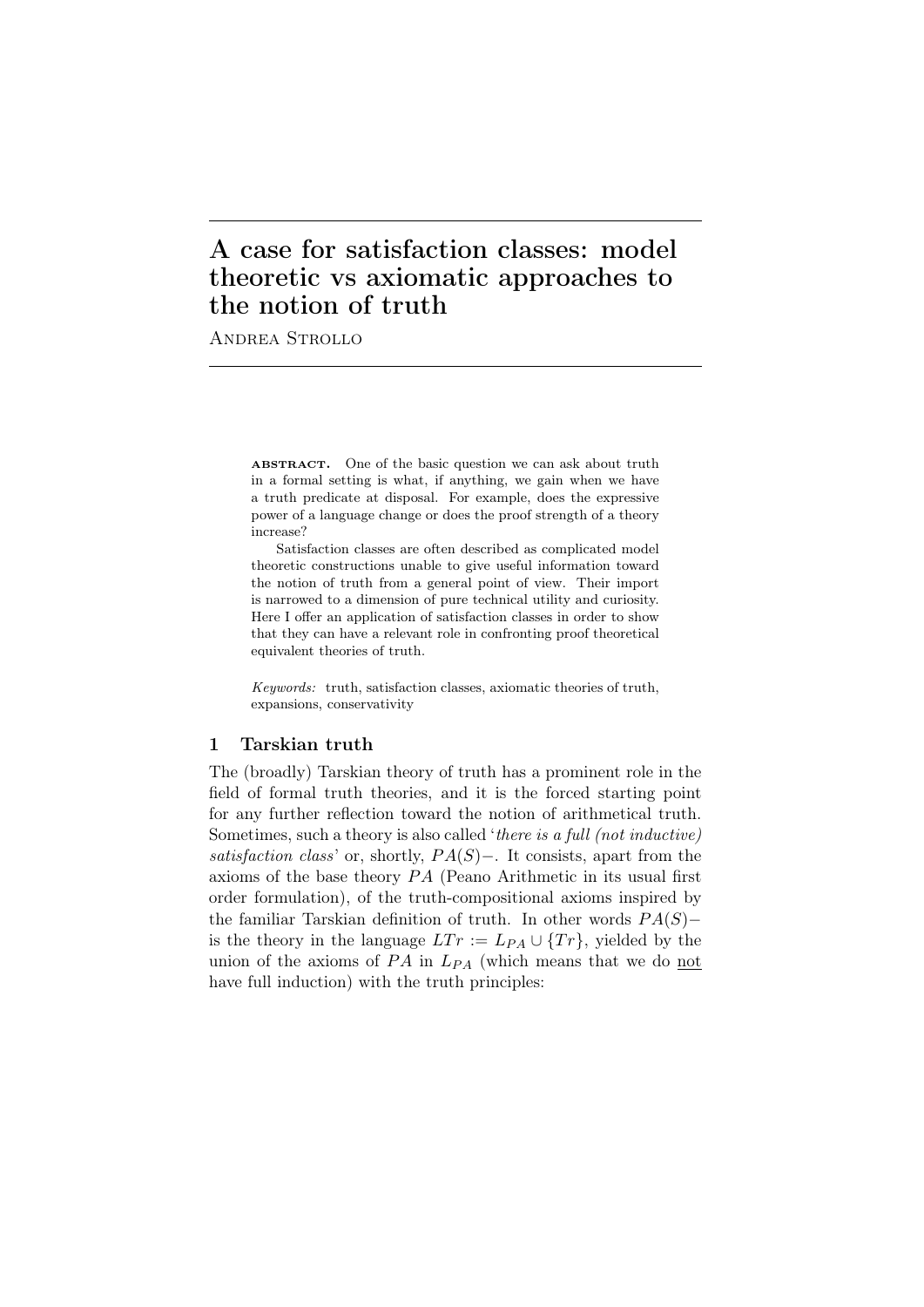- 1.  $\forall \varphi (Atomic(\varphi) \rightarrow Tr(\varphi) \leftrightarrow (Tr^*(\varphi));$
- 2.  $\forall \varphi(Tr(\neg \varphi)) \leftrightarrow (\neg Tr(\varphi));$
- 3.  $\forall \varphi \forall \psi (Tr(\varphi \& \psi)) \leftrightarrow (Tr(\varphi) \& Tr(\psi));$
- $4. \ \forall \varphi \forall i ((Tr(\forall vi(\varphi))) \leftrightarrow \forall t Tr(\varphi(t/vi)))^1.$

This is the usual way of writing down the axioms and, though comfortable, it is, strictly speaking, incorrect. In fact, a lot of coding apparatus has been suppressed to achieve a greater readability. To be rigorous we should write axiom 2, for example, like this:

$$
\forall x \forall y \{Sent(x) \& Sent(y) \& Neg(y,x) \rightarrow [Tr(y) \leftrightarrow \neg Tr(x)]\}.
$$

Here I shall persist with the most perspicuous presentation, but keep in mind the right form. The name  $PA(S)$  – should then be explained, because it carries important information.

When studying truth theories, it is often said that a background theory of syntax is needed. Without it, formulating axioms for a truth predicate and working out simple operations is impossible. We need to ascribe truth to so called 'truth-bearers', and a theory of syntax is intended to give us basic information about how these entities behave. One would expect a theory of syntax to consist of principles about linguistic expressions and this was exactly the case in the original work of Tarski. However, explicit formal theories of syntax, in the style of concatenation theories i.e., are not much widespread among truth-theorists. The reason is that, after Gödel, we know that a very good deal of syntax can be developed in *P A* (as in even weaker arithmetical theories) and, accordingly, we can correlate natural numbers and symbols of the language of *PA*. There are many ways to think of this correspondence between strings of symbols and numbers, but one often adopted is the easiest one: strings of symbols are identified with corresponding numbers.

<sup>&</sup>lt;sup>1</sup>I am here assuming a substitutional interpretation of quantifiers.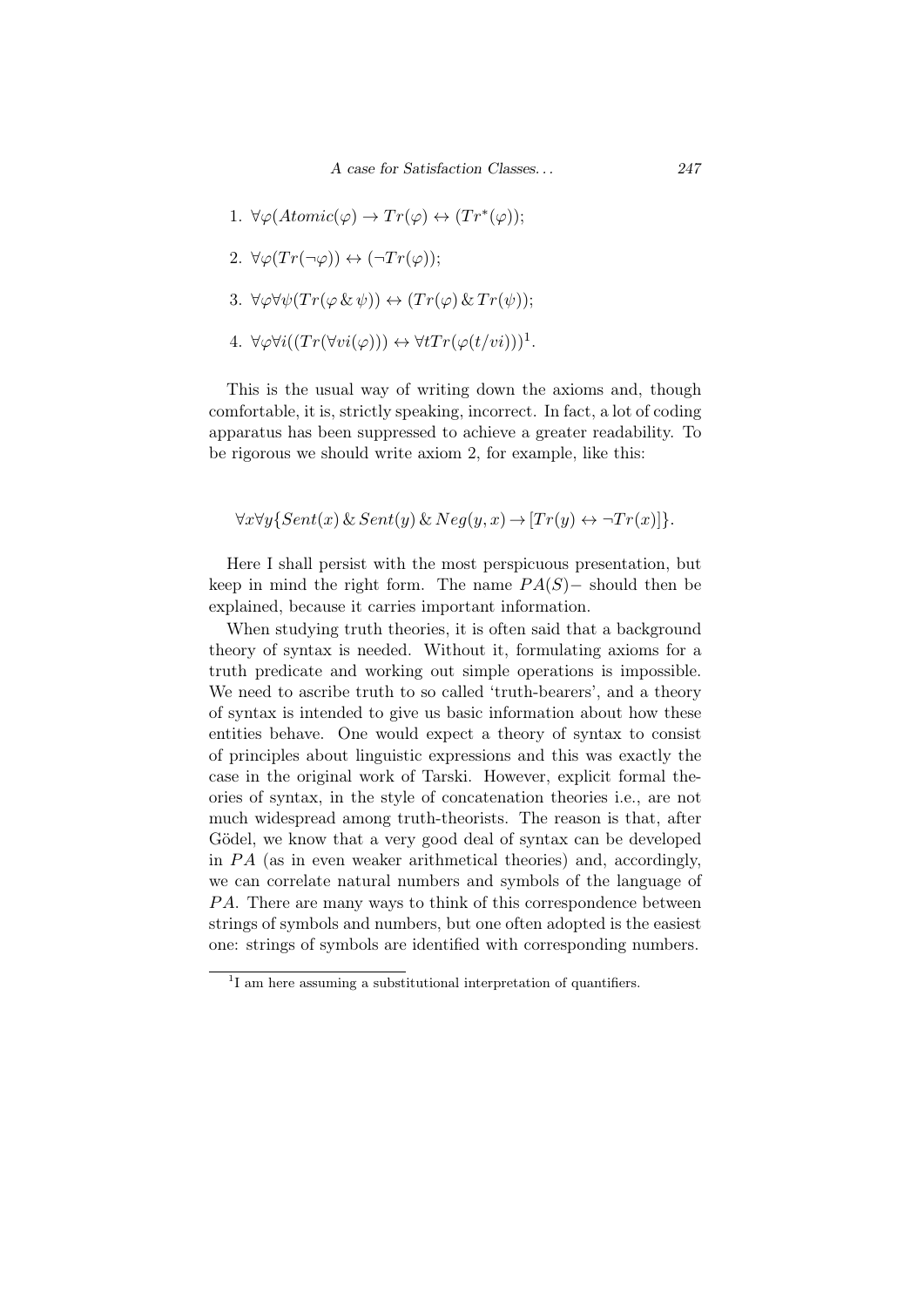#### *248 Andrea Strollo*

## 2 Satisfaction classes and recursive saturation<sup>2</sup>

### 2.1 Non Standard Sentences and Satisfaction Classes

Thanks to Gödel's arithmetization of syntax we can use formulas of the language of  $PA$ ,  $L_{PA}$ , in order to talk about the syntax of this very language. In particular we find a correspondence between the set of sentences in  $L_{PA}$  and the elements of the domain of *N*, the *standard* model of arithmetic, whose domain contains all and only *standard* natural numbers.

One of the immediate consequences of compactness is that *P A* has, beside the standard model *N*, also different models, non isomorphic to *N*; it has *non standard* models<sup>3</sup>. Let M be one of these non standard models, what would happen if we were to use *M* instead of *N* as a base for arithmetization? What would happen if we coded expressions of our language using not standard elements in the domain of *N* but those that are in the domain of *M*? What would happen if we also used non standard numbers?

The first consequence would be the existence, beside *standard sentences* (those sentences coded by standard numbers), of new strange *non standard sentences*, coded by non standard elements in *M*<sup>4</sup> . In fact, among the many syntactical properties that can be represented in PA we can obviously define that of being a sentence of the language of  $PA$ , since there is a formula ' $Sent(n)$ ' which is true of *n* if and only if *n* is a code of a sentence of *LP A*. Until we consider the standard model of  $PA$ , as is natural doing, this works as expected. However, in non-standard models, the formula ' $Sent(x)$ ' is going to be satisfied by non-standard numbers too. The reason is the *Overspill Principle*. According to it, if a formula is such that infinitely many *standard* numbers satisfy it, then — when we have a non-standard model — some *non-standard* number will satisfy it too. Clearly the formula ' $Sent(x)$ ' is satisfied by infinitely many

<sup>&</sup>lt;sup>2</sup>The literature on satisfaction classes and recursive saturation is highly technical and difficult. We make general reference to [6], [2], [9], [8]. Personally, I have to thank Fredrik Engström for his patience in explaining me the quibbles of satisfaction classes. I certainly owe what I have understood (if any) to him and his long mails.

 ${}^{3}$ For a good brief introduction to non standard models see [1, Ch. 25]

<sup>&</sup>lt;sup>4</sup>The fundamental work is  $[13]$ .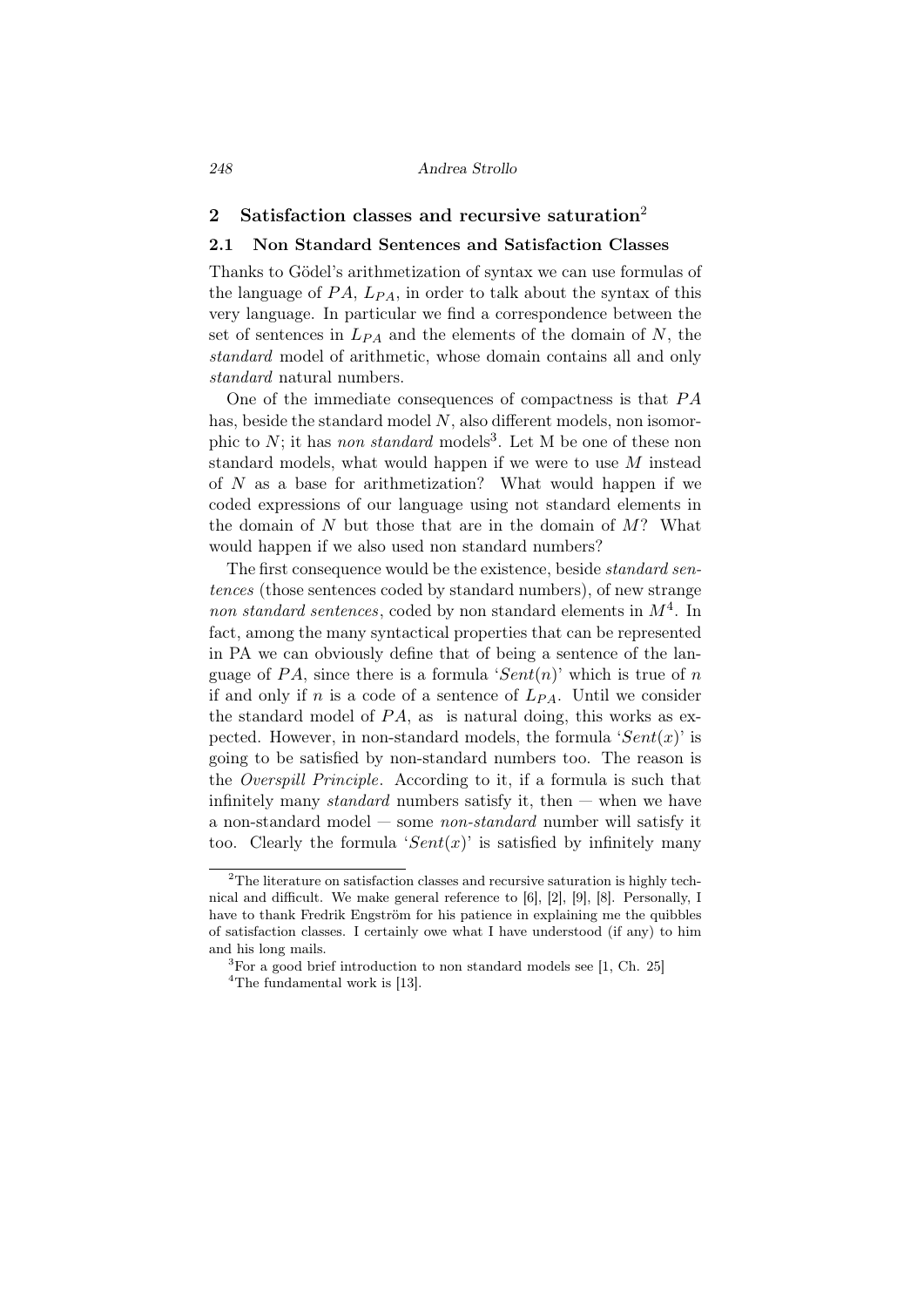standard numbers, so when  $M \models PA$  is non standard, we have that  $M \models Sent(b)$  for some  $b \in M$ , and *b* non standard (similar for the syntactical notion of Term, Formula and so on). The existence of non-standard numbers that, according to the model, code *sentences*, drags us towards the realm of non-standard sentences. Very roughly, non standard sentences are sentences with a *non-standard structure*.

Non-standard sentences can be identified with non-standard elements that the model M 'thinks' to be actual sentences (those nonstandard numbers that code sentences in the sense of *M*). It is not easy to give a clear description of what non standard sentences are. I propose just an example. Consider the sentence in  $L_{PA}(\neg 0 = 0)$ . This is a case of a standard sentence that *N* (and then *M*) recognizes to be a sentence, and such that it can be identified with its standard natural number of Gödel. We have a similar example with  $(\neg 0 = 0) \& (\neg 0 = 0)$  and  $(\neg 0 = 0) \& (\neg 0 = 0) \& (\neg 0 = 0)$ , where the number of conjuncts is a standard natural number, (2 and 3 respectively). If the number of conjuncts is a non-standard number, for instance  $(\neg 0 = 0) \& (\neg 0 = 0) \& \dots \& (\neg 0 = 0)$  (where the dots  $\ldots$  stand for *a*-many repetitions of the sentence ( $\neg 0 = 0$ ), and *a* is a non-standard number) we do not deal with a standard sentence anymore (*N* cannot recognize it as a sentence), we have obtained a non-standard sentence and *M* (if it contains *a*) can recognize it to be a sentence.

Regarding non-standard sentences a natural question is whether and how they are true. We know that a truth predicate,  $Tr'$  such that  $N \models Tr([\varphi]) \leftrightarrow \varphi$  for every sentence  $\varphi$  (where  $[\varphi]$  is the code of  $\varphi$ ), is not definable in  $L_{PA}$  (for Tarski's undefinability theorem). This is the reason why we had to add such a new predicate together with axioms governing it, obtaining the truth theory *P A*(*S*)*−*. The same claim holds for non-standard sentences, since, a fortiori, a predicate ' $\Sigma$ ' such that  $M \models \Sigma([\varphi]) \leftrightarrow \varphi$ , for every sentence  $\varphi$  in the sense of *M* (standard and non-standard) cannot be defined in *M*. What should such a predicate  $\Sigma$  be like? First of all it should agree, at least, with the truth predicate for standard sentences, namely it should respect Tarskian clauses. Here is where the notion of *satisfaction class* must be introduced.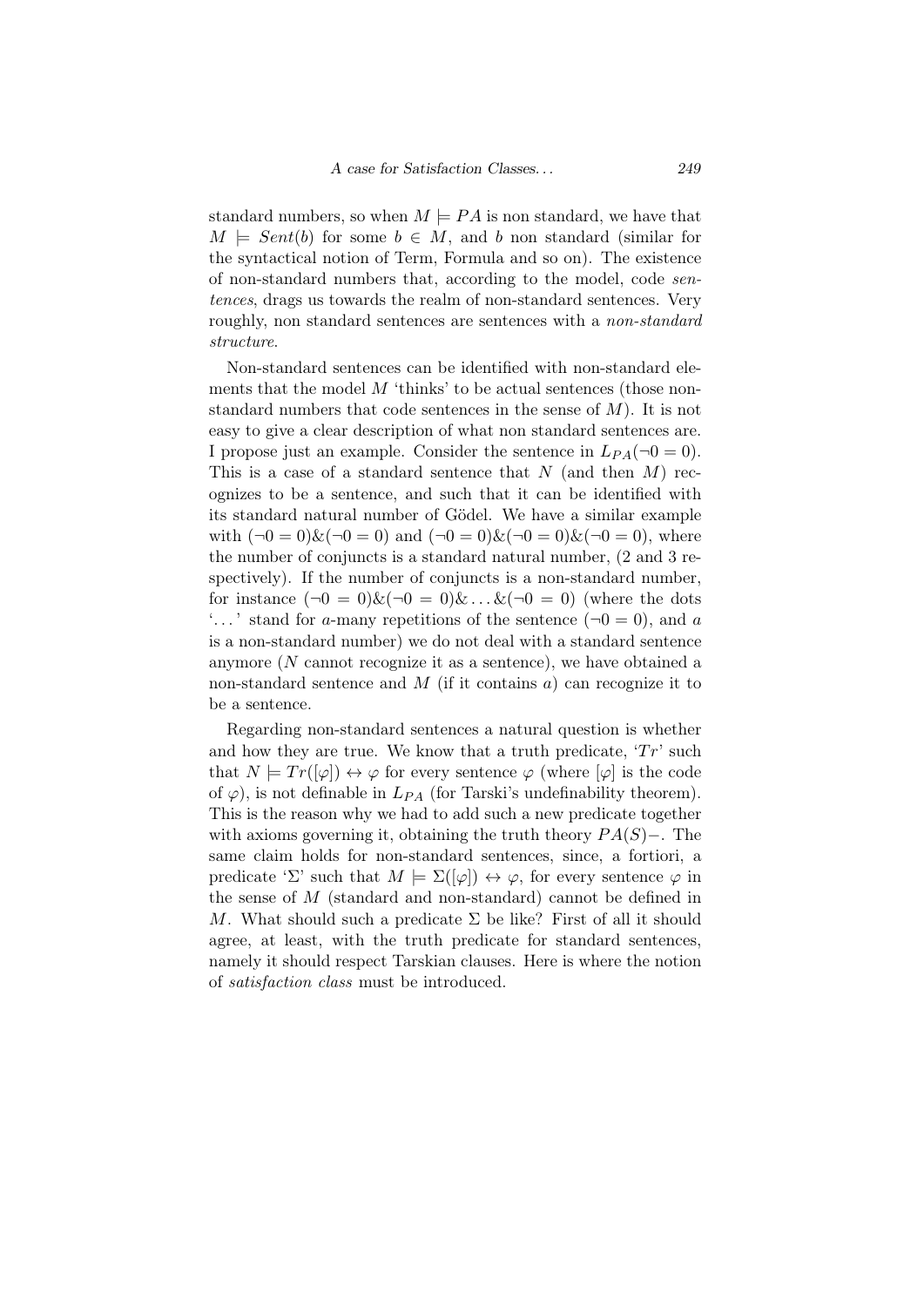*250 Andrea Strollo*

Once we have added the truth predicate to PA and we have obtained our truth theory *P A*(*S*)*−*, we need to find an extension *S* in *M* for such a new predicate. Namely, given a model  $M \models PA$ , S is supposed to be the set of numbers satifying the axioms of  $PA(S)$ –,  $M, S \models PA(S)$ −. When, in a model  $M \models PA$ , such a set *S* is available, we say that *S* is a *satisfaction class* for *M*. This explains the name '*PA plus there is a full (not inductive) satisfaction class'*. A satisfaction class<sup>5</sup> *S* over a model *M*, then, is a set *S* of elements in *M*, where any element *b* in *S* is such that  $M \models Sent(b)$  and *b* satisfies the Tarskian clauses for truth, namely the axioms of *P A*(*S*)*−*. In other words, *S* is a suitable extension for the truth predicate, as governed by Tarskian axioms, possibly including (codes of) nonstandard sentences.

DEFINITION 1.<sup>6</sup> If *M* is a (non-standard) model of  $PA$ , a subset *S* of *M* is a *satisfaction class* if and only if:  $M, S \models PA(S)$ -.

Satisfaction classes can be classified further as follows.

DEFINITION 2. A satisfaction class  $S$  on  $M$  is *full* if, for every  $M \models Sent([\varphi]),$  we have that  $[\varphi] \in S$  or  $[\neg \varphi] \in S$ .

Definition 3. A satisfaction class *S* on *M* is *partial* if and only if there is  $\alpha$  belonging to  $M \setminus N$  such that if  $M \models Sent[\varphi]$  and  $[\varphi] < \alpha$ , then  $[\varphi] \in S$  or  $[\neg \varphi] \in S$ .

The idea here is just that a satisfaction class is *full* if, for every formula  $\varphi$ , *S* contains either  $\varphi$  or its negation and, if the satisfaction class is *partial* this is true only for those sentences coded by a (nonstandard) number less than  $\alpha$ . Since standard sentences are coded by standard natural numbers and every standard natural number is less than every non-standard natural number, it follows that every satisfaction class (full or partial) behaves in the same way (they are full) with respect to standard sentences. It is important to notice that a satisfaction class, even if it is a partial one, has to decide some non-standard sentence, otherwise we have not a satisfaction class at all<sup>7</sup>.

 ${}^{5}$ Though it is called 'class' it is a set.

 ${}^{6}$ See [8] and [11].

 ${}^{7}$ I owe this important remark to Fredrik Engström.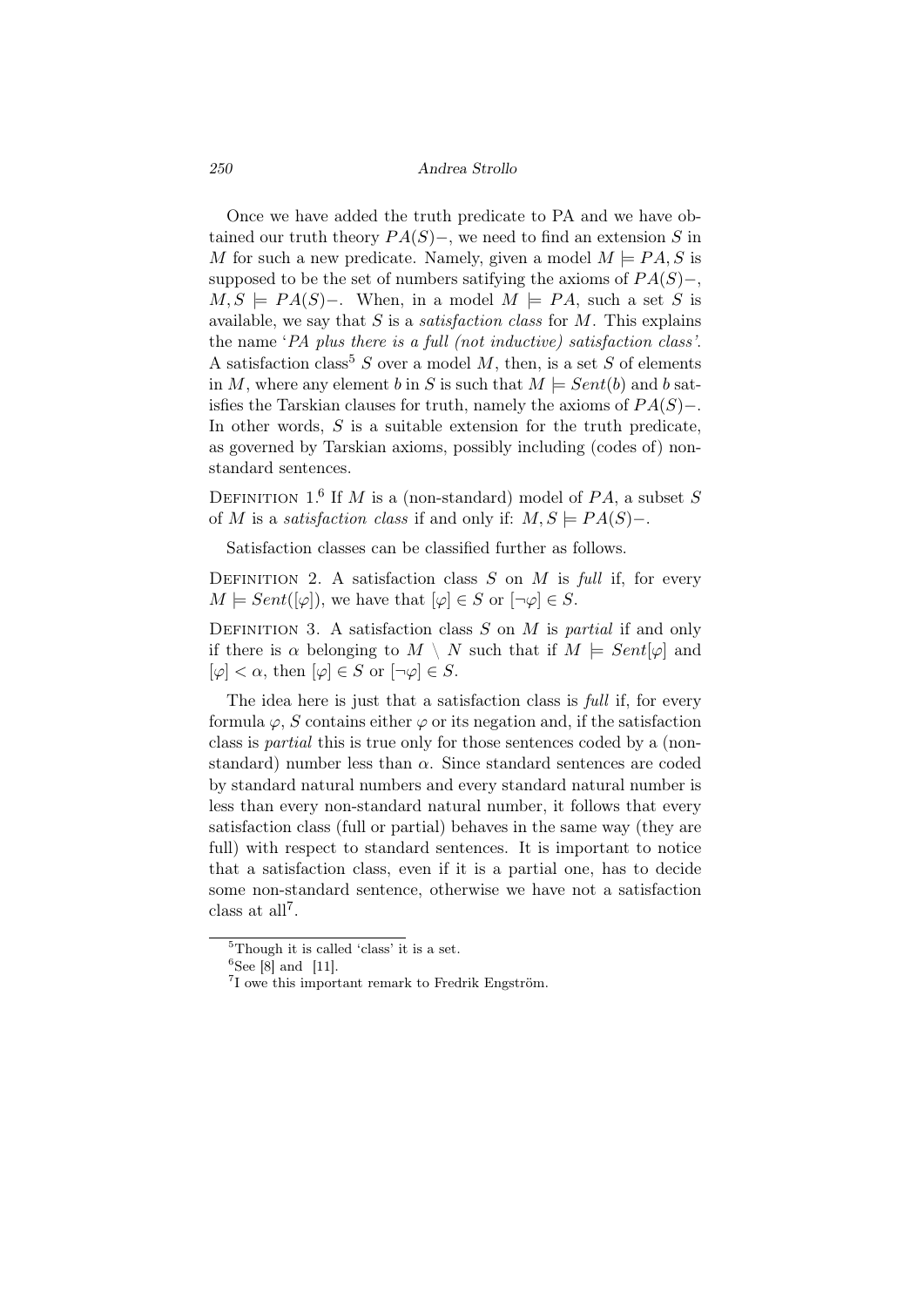Indeed, if *M* is non standard we always have some non standard sentence into the extension of '*Tr*'. Since every axiom of *PA*(*S*)− is subjected to a clause stating that the truth predicate applies to elements satisfying the formula ' $Sent(x)$ ', when we have a non-standard model, non-standard numbers can well enter into the range of the truth predicate. Actually this is not only possible but mandatory. In fact,  $PA(S)$ − proves  $\forall \varphi \{Sent(\varphi) \rightarrow \varphi \}$  $[(Tr([\varphi]) \vee Tr(\neg \varphi]))]$ , thus, for every  $\varphi$  such that  $M \models Sent([\varphi])$ either  $\varphi$  or  $\neg \varphi$  must be in the extension of '*Tr*', even if  $\varphi$  is nonstandard.

Definition 4. A satisfaction class is *inductive* if and only if the expanded structure  $(M, S)$  satisfies all the induction axioms for every formula in the language  $L_S = L_{PA} \cup \{S\}$  (Where the new symbol '*S*' is governed by axioms stating that *S* is a satisfaction class. In our cases '*S*' is substituted with ' $Tr$ ').

If this is the case, we have '*PA plus there is a full inductive satisfaction class*', turning from  $PA(S)$  – to  $PA(S)$ . These two theories have very different features and strength, but I shall mostly consider *PA*(*S*)− only.

Crossing these definitions we can get other classifications by distinguishing, with respect to full and partial satisfaction classes, those satisfaction classes that are inductive and those that are not.

We saw that, as far as standard sentences are concerned, a satisfaction class agrees with the traditional characterization of Tarskian truth. The surprising news is that classical compositional axioms are not enough to shape the truth of non-standard sentences. In other words, in order to characterize the truth (or falsity) of nonstandard sentences we need some other tool than just compositional clauses in their standard formulation. If we only stick with Tarskian axioms, then we are free of constructing many different satisfaction classes such that they will agree on standard sentences but will disagree on many non-standard sentences. As a result, if a model *M* admits a satisfaction class, then it admits *many* satisfaction classes. Indeed, if *S* is a full satisfaction class for a countable M, then there are continuum many non isomorphic expansions (*M, T*) which are all elementarily equivalent to (*M, S*).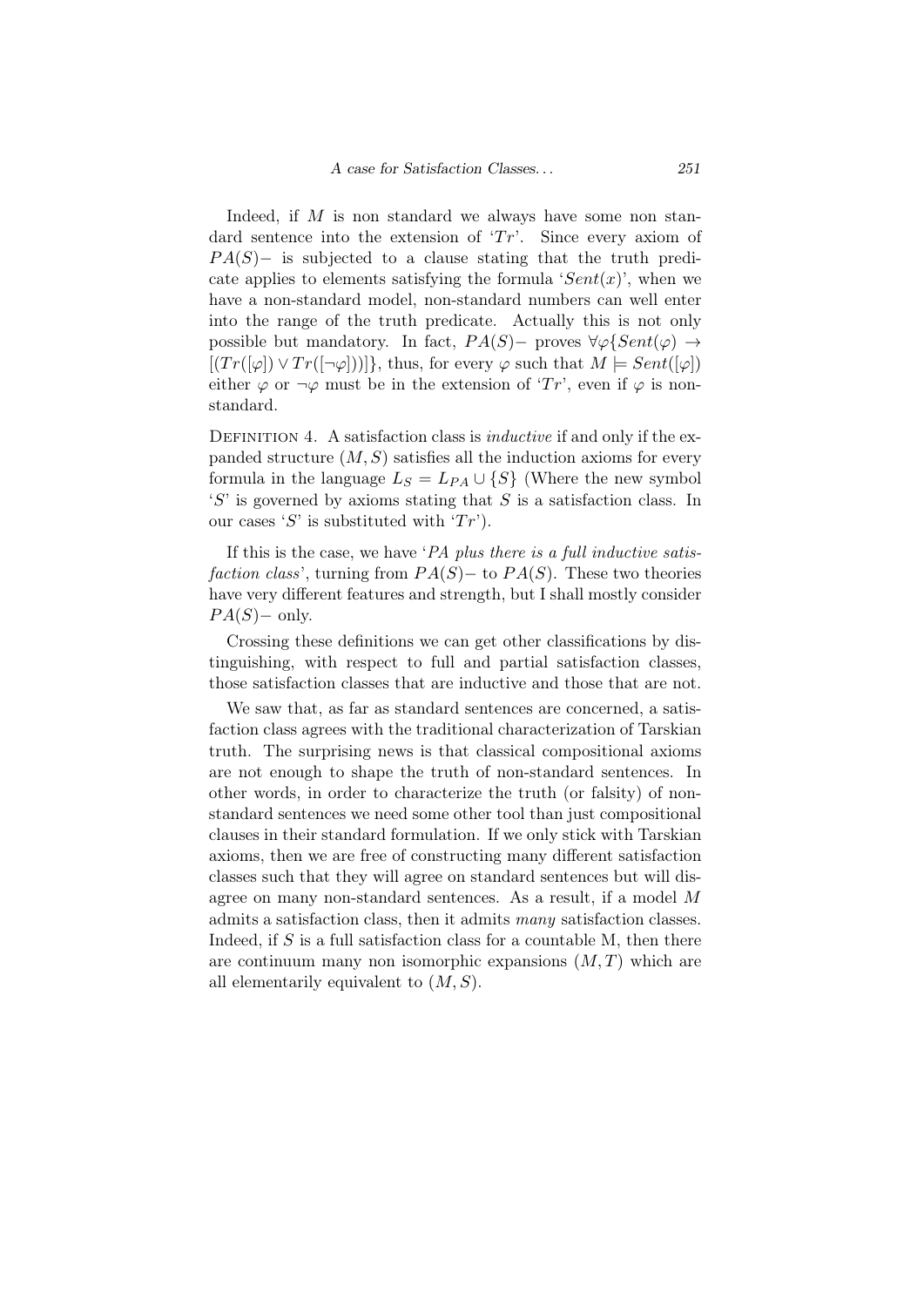This richness should be contrasted with this other fact: though a model can have many different satisfaction classes, not every model of *P A* can have one. Non *recursively saturated models*, in fact, cannot have any satisfaction class.

#### 2.2 Recursive saturation

In order to explain the notion of *recursive saturation* we need some minimal elementary information<sup>8</sup>.

DEFINITION 5. If  $B$  is a theory, a *type* over  $B$  is:

- (i) a set  $P(x)$  of formulas containing a finite number of free variables *x* ('*x*'stands for a sequence of variables).
- (ii)  $P(x)$  is such that  $B \cup {\varphi(x) \mid \varphi(x) \in P(x)}$  is consistent. (Where  $\alpha'$  stands for a sequence of  $-$  possibly new  $-$  individual constants).

DEFINITION 6. A type  $P(x)$  is *complete* if and only if  $T \cup P(x)$  is a syntactical complete theory (that is for every  $\varphi(\underline{x}), T \cup P(\underline{x}) \vdash \varphi(\underline{x})$ or  $T \cup P(\underline{x}) \vdash \neg \varphi(\underline{x})$ .

DEFINITION 7. A type  $P(\underline{x})$  is *principal* if and only if there is a single formula  $\psi(\underline{x})$  such that  $T \vdash \forall x(\psi(\underline{x}) \rightarrow \varphi(\underline{x}))$ , for every  $\varphi(\underline{x}) \in P(\underline{x}).$ 

DEFINITION 8. If  $M \models B$ , a type  $P(\underline{x})$  is *realized* in M if and only if there is  $\underline{a} \in M$ , such that  $M \models, \varphi(\underline{a})$ , for every  $\varphi(\underline{x}) \in P(\underline{x})$ . Otherwise *M omits* the type *P*(*x*).

For completeness theorem, if  $P(\underline{x})$  is a type over a theory *B*, then *B* has a model that realizes  $P(\underline{x})$ . Similarly, if  $P'(\underline{x})$ ,  $P''(\underline{x})$ ... are types over the theory  $Th(M)$  of a model M (that is the set of all the sentences  $\varphi$  such that  $M \models \varphi$ , then there is an elementary extension  $M'$  of M that realizes every type  $P(x)$ .

DEFINITION 9. A type  $P(\underline{x})$  is *recursive* if the set  $\{\varphi(\underline{x}) | \varphi(\underline{x}) \in$  $P(x)$  is recursive. (Notice that what is recursive is the set of formulas, not the formulas, which can have whatever complexity.)

<sup>&</sup>lt;sup>8</sup>It is possible to give the following definitions also in model-theoretic terms instead of talking of theories. I use the proof theoretic definition in order to stress the relation of this notion with the notion of truth as axiomatized by *PA*(*S*)−.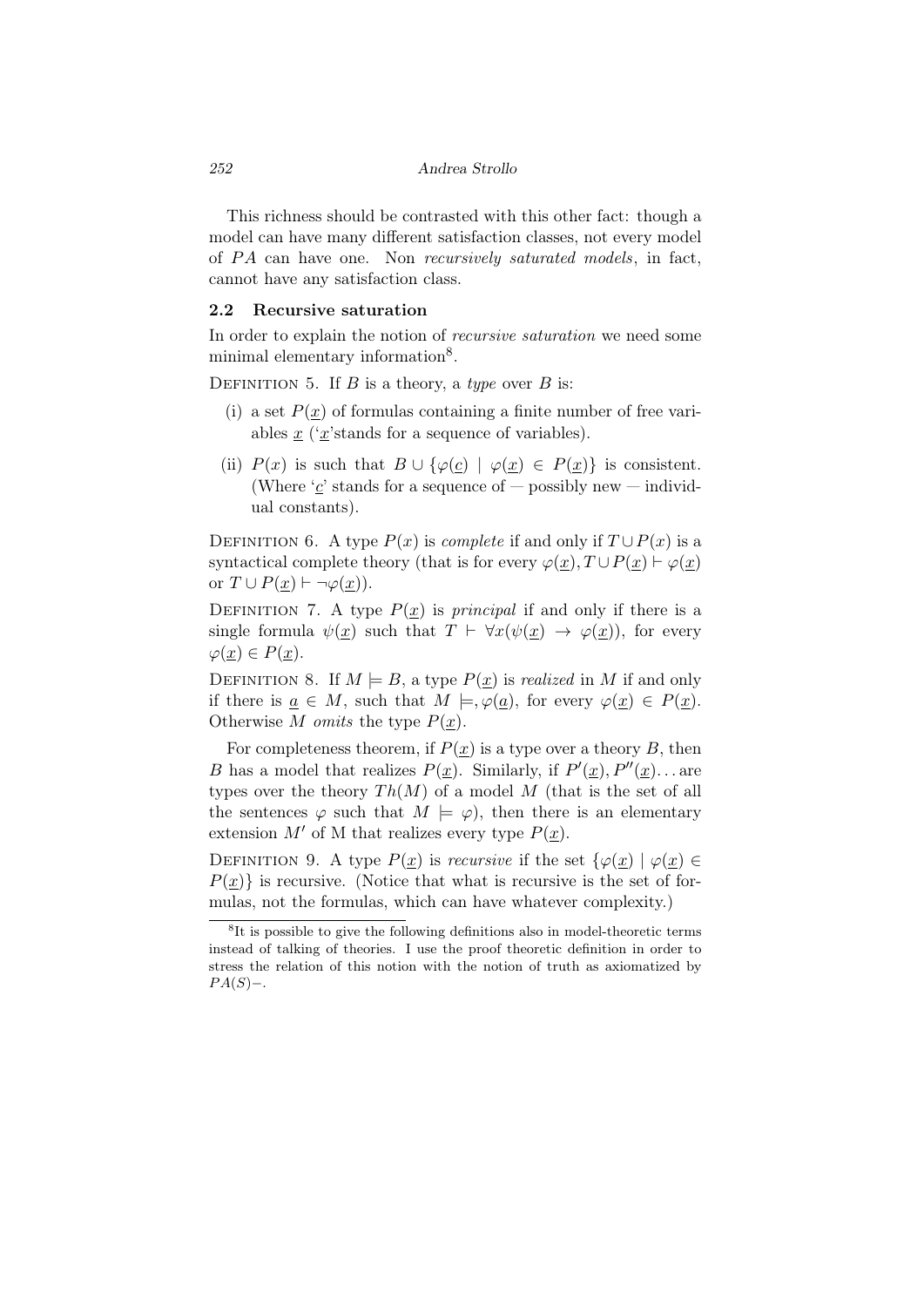Definition 10. A model *M* is *recursively saturated* if and only if every recursive type over  $Th(M)$  is realized in M.

A recursively saturated model can be thought as a *big* and *homogeneous* model. A non-recursively saturated model *O* is a model where at least one recursive type (a recursive set  $P(x)$  of formulas) is not realized in *O*. This means that there are formulas  $\varphi(x) \in P(x)$ , for which elements *a* in *O* such that  $O \models \varphi(a)$  are not available. This can happen, for example, when the model is not *homogeneous* or it is not *big* enough. To make it such, we need to extend *O* to *O′* adding new elements *a* with the desired features.

The fundamental fact now is that if a non-standard model admits a satisfaction class, then such a model needs to be big and homogeneous in this sense: it must be recursively saturated. This is the sense of Lachlan's theorem:

THEOREM 1 (LACHLAN'S THEOREM<sup>9</sup>). If M is a non-standard *model of P A with a full not inductive satisfaction class, then M is recursively saturated.*

It is possible to get a similar result also for partial satisfaction classes too:

Theorem 2.<sup>10</sup> *If M is a non-standard model of P A with a partial satisfaction class, then M is recursively saturated.*

We can sum up the story stating that if M is non-standard and it has a satisfaction class (it does not matter whether full or partial, or whether it is inductive or not), then *M* must be recursively saturated. Recursive saturation is a necessary condition for a nonstandard model to have a satisfaction class<sup>11</sup>.

However, recursive saturation is not a sufficient condition to guarantee the possibility of a satisfaction class: in fact there exist non countable recursively saturated models without a full satisfaction class or an inductive satisfaction class<sup>12</sup>. Recursive saturation of a

 $^{9}[12]$ 

 $10$ See [6, Theorem 15.5 and proposition 15.4].

 $11$ Notice that this is not true for the standard model N. N is not recursively saturated but it does admit a 'satisfaction class'.

 $12$ See [5].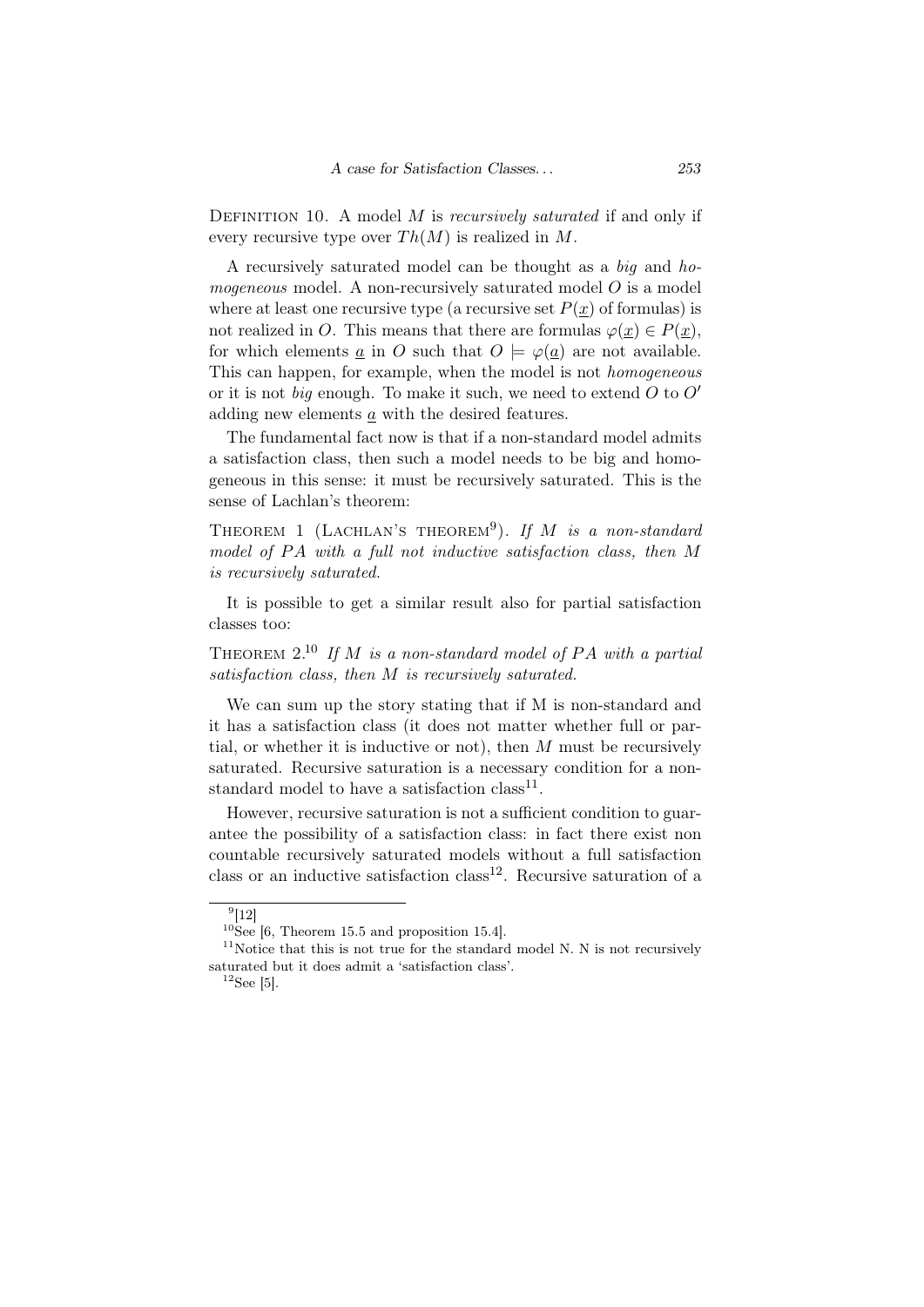non-standard model is a sufficient condition to have a satisfaction class only together with countability:

THEOREM 3. If *M* is a countable recursively saturated model of *P A, then M admits a satisfaction class.*

Notice that this does not mean that every countable recursively saturated model of *P A* admits a satisfaction class whatsoever: for instance it is not enough to have a full *inductive* satisfaction class. In fact,  $PA(S)$  is famously able to prove the consistency of  $PA$ , so that just models where *Con*(*P A*) holds can be expanded to models of *P A*(*S*), and some recursively saturated models are excluded.

It is very important for us to stress that there are nonstandard models of PA such that they are not recursively saturated. Therefore, there are non-standard models of *P A* that do not admit a satisfaction class.

## 3 Satisfaction classes and axiomatic truth theories

With such results available we can draw some important consequences. The first observation is rather natural and concerns the relation between satisfaction classes and axiomatic theories of truth. The notion of satisfaction class has been constructed with the purpose of characterizing the set of all arithmetical truths in a certain model from a model-theoretic point of view, while an axiomatic setting tries to characterize the behaviour of the truth predicate. It is clear that such approaches can be considered, in a certain measure, as two different ways of working at the same problem. We can then expect an axiomatic theory of truth to give an axiomatization of a predicate defining a satisfaction class<sup>13</sup>.

The second, more important observation, is that a modeltheoretic approach to truth can enlighten aspects that a pure proof theoretic investigation is not able to show.  $PA(S)$ − gives us the clearest example of such a situation. In fact, from a proof theoretic

 $^{13}{\rm In}$  our definition of satisfaction class we used a relation symbol to talk about the satisfaction of a formula by a sequence of objects, while in the axiomatic theories we are using a one-place truth predicate. This difference, however, has not deep effects, at least with regard to our problems. It would have been possible, for example, to define a satisfaction class avoiding the notion of satisfaction (as in [2]).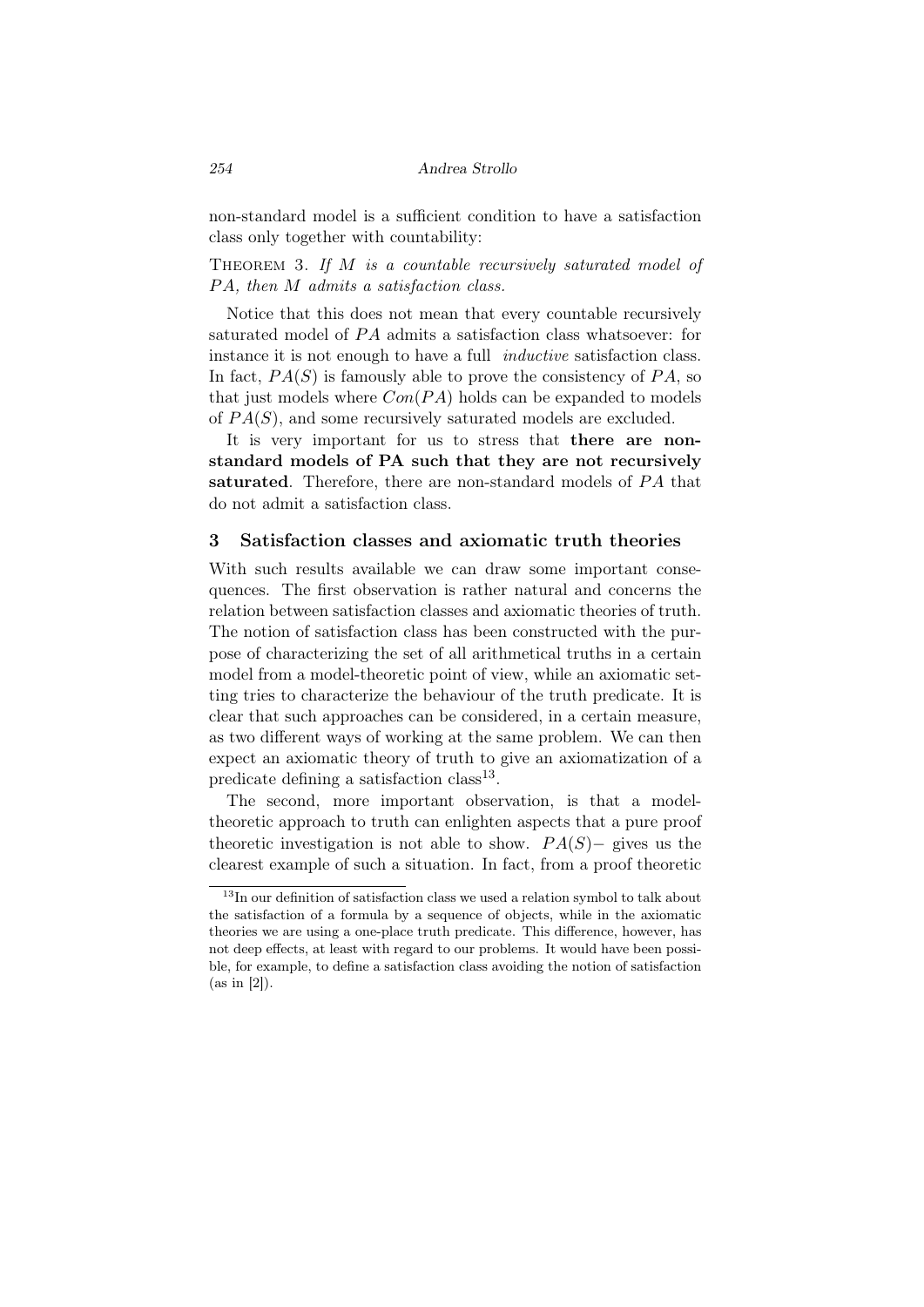point of view, *P A*(*S*)*−* is a *conservative* extension of *P A*. So with the addition of the truth axioms in *P A*(*S*)*−*, apparently, we do not get any new arithmetical information, and, viewed from PA, this enrichment looks rather useless. We might be tempted to say that *PA* and *PA*(*S*)− have the same arithmetical content. This, however, would be a mistake as the application of satisfaction classes will show.

To better explain the point, consider the theory *ACA−*14, which is the axiomatic theory for second order arithmetic (*Arithmetic* with *Comprehension Axioms*), yielded adding to PA axioms for second order comprehension preventing full induction. More precisely: *ACA−* is formulated in the second order language *L*2 of second order arithmetic and is given by adding to *P A* the axioms

## *∃X∀y*(*y ∈ X ↔ φ*)

where  $\varphi$  is a formula of  $L2$  without any second order quantifier or *X*. Notice that in *ACA−* there is arithmetical induction only.

As is well known *ACA−* is conservative over *P A*. Moreover *ACA−* can define a truth predicate for *P A*. Namely, in *ACA−* it can be defined a formula  $\tau(x)$  such that  $ACA- \vdash, \tau([\varphi]) \leftrightarrow \varphi$ . (Though a truth predicate respecting Tarskian clauses cannot be defined in *ACA−*.) Again a natural expectation might be that *ACA*<sup>−</sup> and *PA*(*S*)− should be two arithmetically equivalent theories, sharing the same *arithmetical content*. This is the natural conclusion given the fact that both additions are conservative over PA, so that they prove the same arithmetical theorems. Indeed, if we have full induction, turning to  $ACA$  and  $PA(S)^{15}$ , we obtain an interdefinability result. As is well known, *ACA* can define the truth predicate of  $PA(S)$ , and  $PA(S)$  can define membership of *ACA*. Thus, the moment we drop full induction, even if we lose this pleasant interdefinability, we might expect the equivalence to keep holding. As a matter of fact, however, these two theories are not arithmetically equivalent and the proposed proof theoretic analysis did not give us all relevant information. If we turn to a model

 $14$ See [4].

<sup>15</sup>These theories are exactly the same as *ACA−* and *P A*(*S*)*−* except from the fact that induction of *P A* is now extended to these new languages.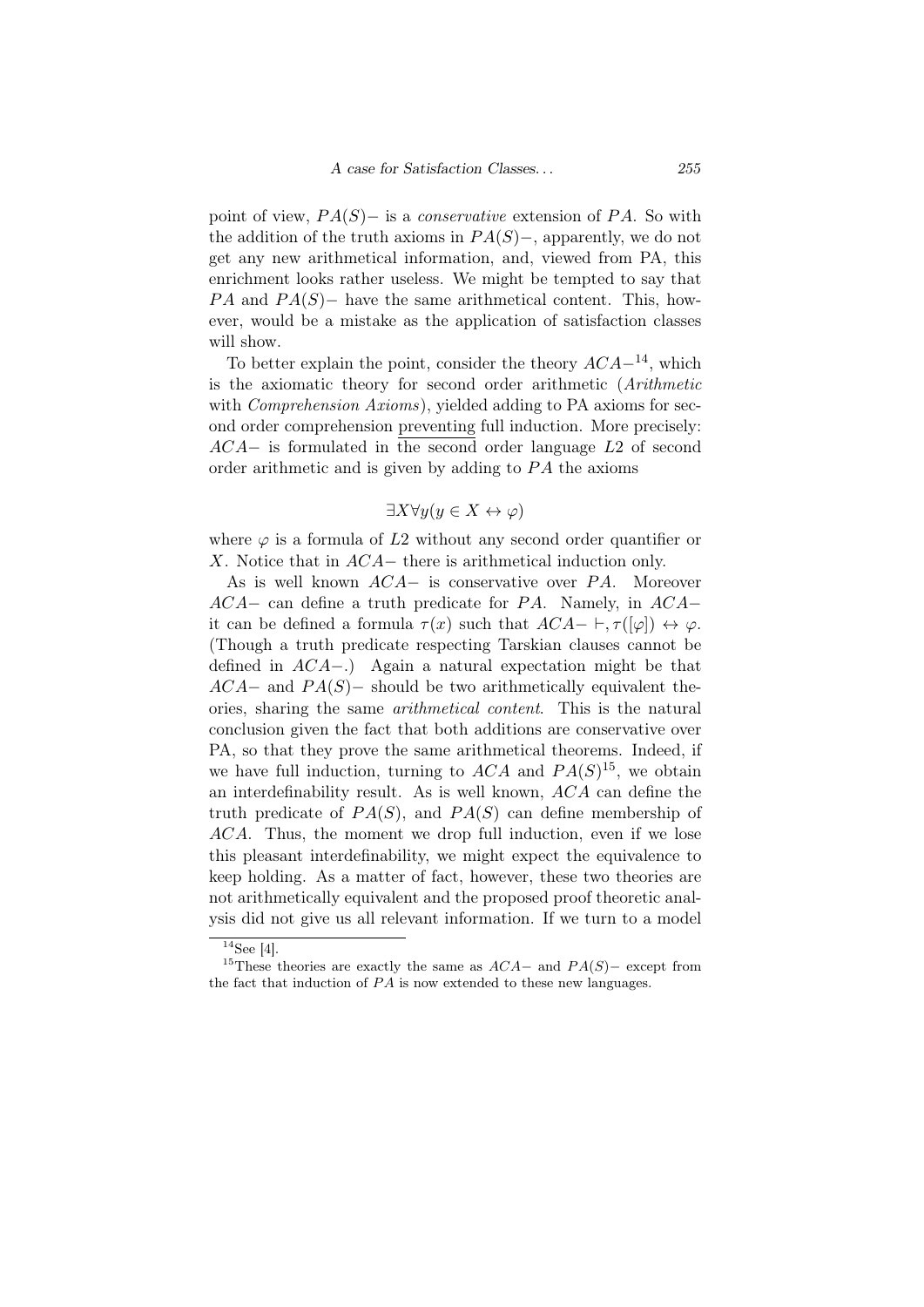theoretic approach, instead, we see clearly that they have a deeply different arithmetical impact.

*ACA*− is conservative over *PA* and each model of *PA* can be expanded to a model of *ACA−*. This is actually how the conservativity of *ACA−* is usually proved. So, in this sense, *ACA−* can be thought to really have the same arithmetical content of *P A*. *ACA−* keeps characterizing all the models of PA. Hence, if we see PA as a way to talk about a large class of (arithmetical) structures, *ACA−* can be seen as another way to talk of the very same class. This is a strengthening of the conservativity result: not only do not we get new arithmetical theorems, we do not restrict the number of possible models either.

From the supposed equivalence between *ACA−* and *P A*(*S*)*−* one would expect a similar situation to keep holding even for *P A*(*S*)*−*, which, in fact, is conservative over *PA* too. But, as we know, thing are very different. Indeed, a non-standard model *M* of *P A* is a model of *P A*(*S*)*−* if and only if M admits a satisfaction class. Unfortunately, not every model of *P A* does. If a non-standard model of *P A* is not recursively saturated, then it is no use trying to expand it to *P A*(*S*)*−*. The reason is just Lachlan's theorem.

There is a kind of asymmetry between *ACA−* and *P A*(*S*)*−* then. Both are conservative over *P A*, but they affects the models of PA in very different ways.  $PA(S)$ – cannot be taken to be another way of characterizing the same class of structures since it is able to exclude some of the models of *P A*. Thus, claiming that *P A*(*S*)*−* has the same arithmetical content of PA is not plainly correct. It has extracontent, for it requires the models to be in a certain precise way: they must be recursively saturated.

## 4 A philosophical application

A philosophical insight into the notion of truth is deeply related to similar issues. Consider, for example, a deflationist approach to truth, which is probably the most debated proposal nowadays. Deflationism rejects the traditional philosophical explanation of the concept. In particular, according to it, truth is claimed not to be a very deep notion, and the property it stands for, if any, not to have any metaphysical structure or weight. Opposite to traditional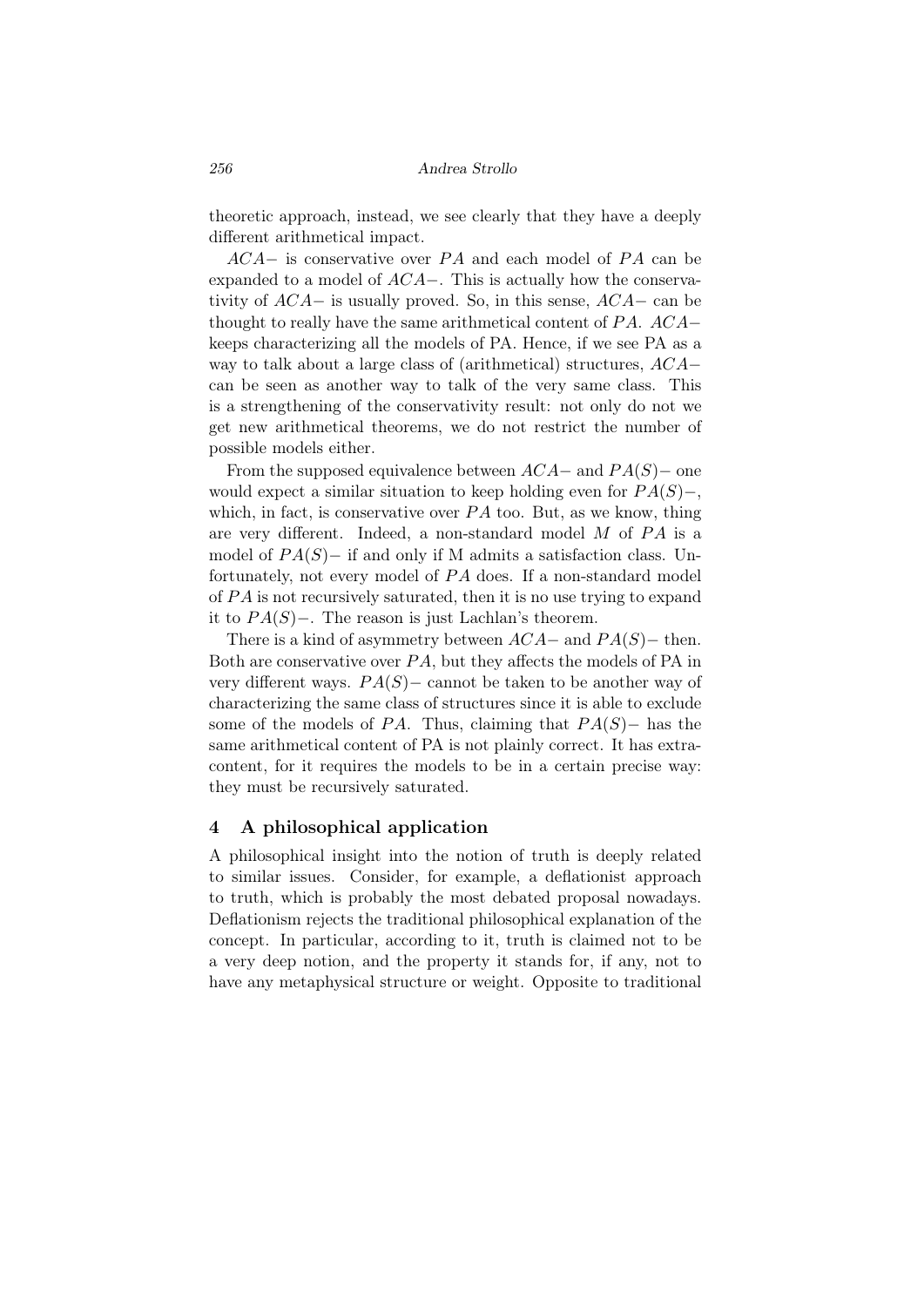approaches, like correspondence theories, truth is claimed to lack any robust ontological import: truth is an unsubstantial property.

Such an unsubstantiality has been explained by exploiting the fact that, if truth is characterized using some very simple axioms, exactly like typical Tarskian ones, we can easily get conservative extensions of *PA* in a number of cases. Since, then, conservative theories are thought to be innocent additions, by using the notion of conservativity it is possible to make sense of the metaphysical innocence of truth. If a theory  $T$  is conservative over a theory  $B, T$ does not prove anything new regarding what B is about, so that, it has been suggested, viewed from B, the addition of *T* is redundant. If *T* is our theory of truth, then, truth is harmless in this sense, as deflationists argue. Consequently, the unsubstantiality of truth can be identified with the conservativity of its theory. If a truth theory is conservative, it will not prove anything apart from semantical claims, and it will not be capable of concrete (read extra semantical) power. The conservativity of a theory of truth can be taken to be evidence for the evanescent nature of the property of truth.

Things, however, are not so easy. In fact, as our previous analysis showed, there is much more content in a theory than that that can be enlightened by merely proof theoretical means. Possibly, a theory *T* can be conservative over B, while not every model of B be expandable to a model of  $T \cup B$ , so that  $T$  can still have some impact over what  $B$  is about. Conservative theories can as well affect the content of the theory they are added to. A truth theory like *P A*(*S*)*−* is conservative over PA, nevertheless it makes a difference. *P A*(*S*)*−* has a rich and interesting arithmetical content which is at least as rich as the notion of recursive saturation, a very pivotal tool in model theory. It follows that conservativity is not a suitable candidate to analyse the alleged unsubstantiality and innocence of truth; exactly as a mere proof theoretic approach is not enough to make us able to draw all the relevant consequences.

### 5 Conclusion

When we take an axiomatic approach to truth, the customary way of proceeding is that of devising a suitable set of axioms governing the truth predicate and then studying the logical properties of such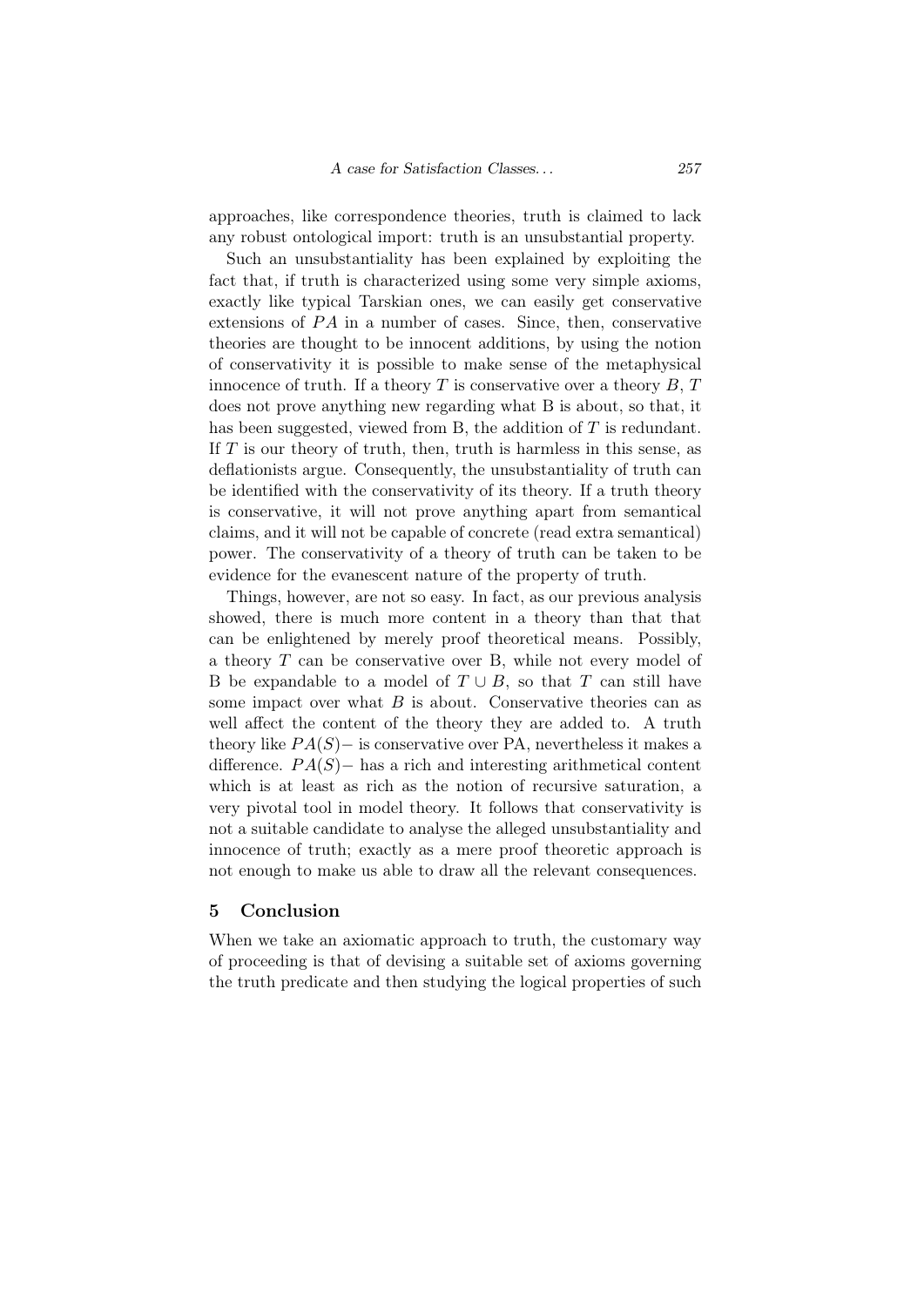#### *258 Andrea Strollo*

an axiomatization. In particular, a certain axiomatic theory of truth is evaluated with respect to its impact over an arithmetical theory like *P A*. We check whether it is conservative, whether it is able to prove new arithmetical theorems or whether it is able to prove the consistency of PA and so on. Once we have that, it is interesting to assess what the proof strength of our theory is with respect to other proposals on the market. We try to put our new axiomatization in the right place of the hierarchy.

The reflections I proposed are mainly motivational ones. They are intended to show that a merely proof theoretical evaluations of theories, and of truth theories in particular, are not, sometimes, fine grained enough. There might be more differences than those emerging in proof theoretical terms: two theories with the same arithmetical proof strength can have very different impacts over the model of *PA*, and exhibit a different arithmetical content. This is absolutely relevant if we are interested in identifying the correct power of truth theories. But this is also important from a general philosophical point of view, since, if this point is neglected, metaphysical misconceptions loom.

The notion of truth is traditionally tackled, into a formal framework, by building either axiomatic systems or semantical interpretations. Where, in the latter case, one proposes a model in which the truth predicate is interpreted in some nice way. Semantical and axiomatic approaches do not interact many often, so that the connection between them is rather weak. This is certainly unpleasant from a general point of view: a model theoretical approach can be crucial to enlighten important aspects of axiomatic theories and can offer an important contribution to their evaluation. The considerations above showed a case of this possibility and can be generally considered as a first step toward a closer collaboration between an axiomatic and a semantical approach to the notion of truth.

## References

- [1] Boolos, G. S., Burgess, J. P., and R. C. Jeffrey, *Computability and Logic*, Cambridge University Press, 2007.
- [2] ENGSTRÖM, F., *Satisfaction Classes in Nonstandard Models of Firstorder Arithmetic*, Thesis for the Degree of Licentiate of Philosophy,